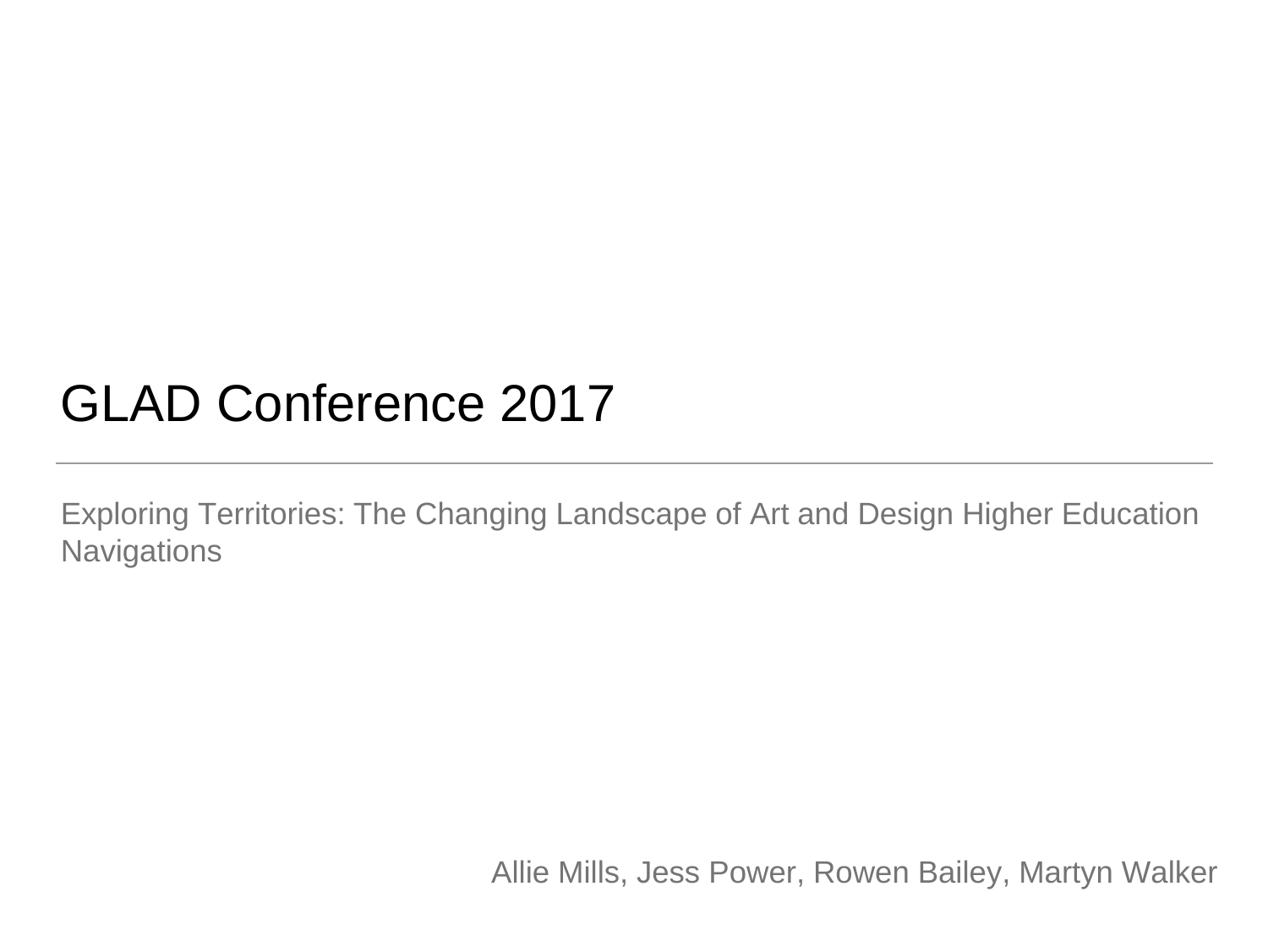# The Persistence of Character: Sir Alec **Clegg**

Chief Education Officer West Riding Education Authority 1945-1974

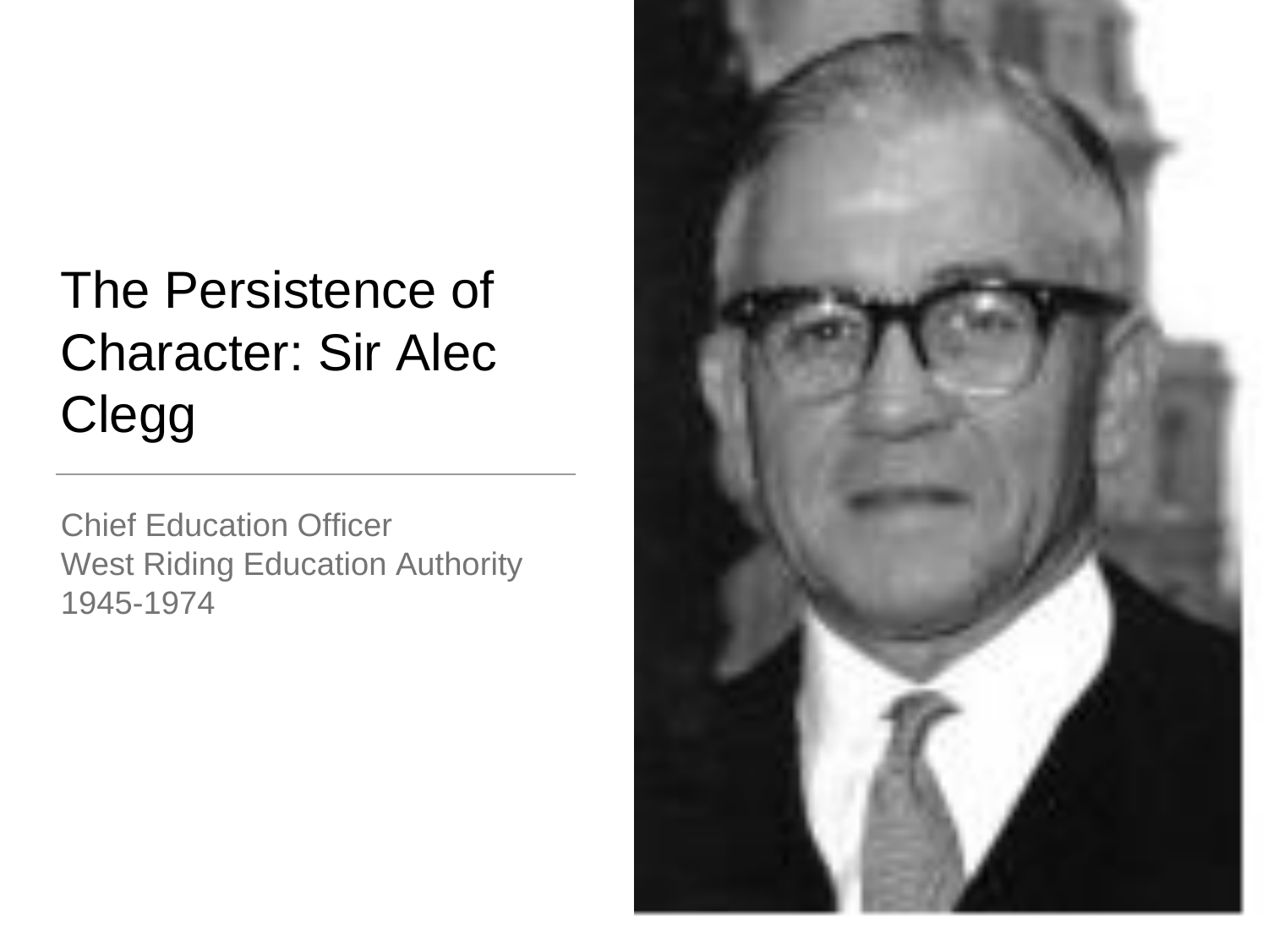### Aim of the Research

- What influence and legacy was created by Sir Alec Clegg's Character Leadership in the West Riding Education Authority and at Bretton Hall College 1945-1974 and what sustainable practices can be implemented?
- What is the impact of Character Leadership in education?
- To capture the narratives of the students were studied within Sir Alec Clegg's vision and of the people who worked with him.
- To capture the narratives of Sir Alec Clegg's Sons.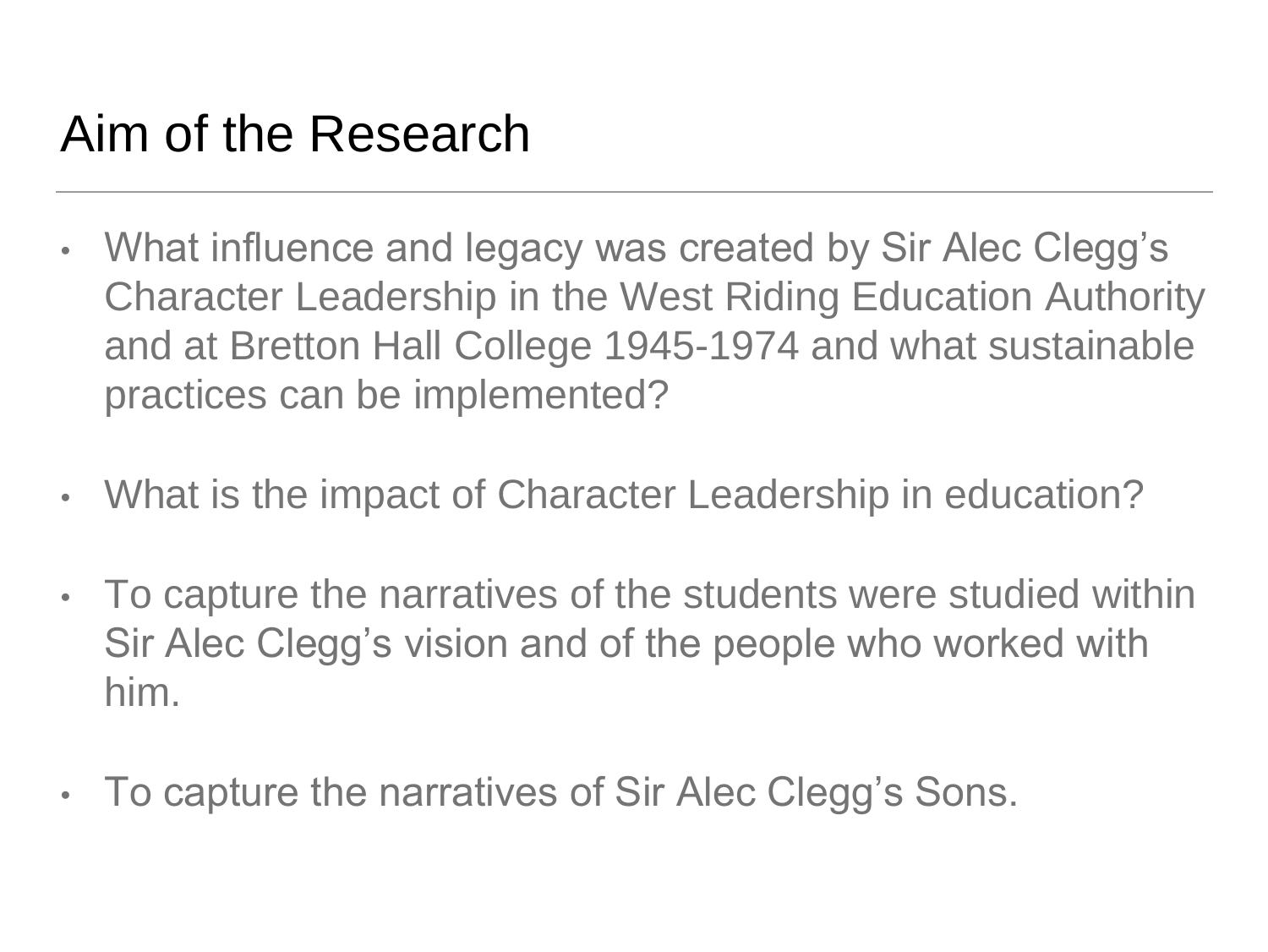

## Bretton Hall College c.1964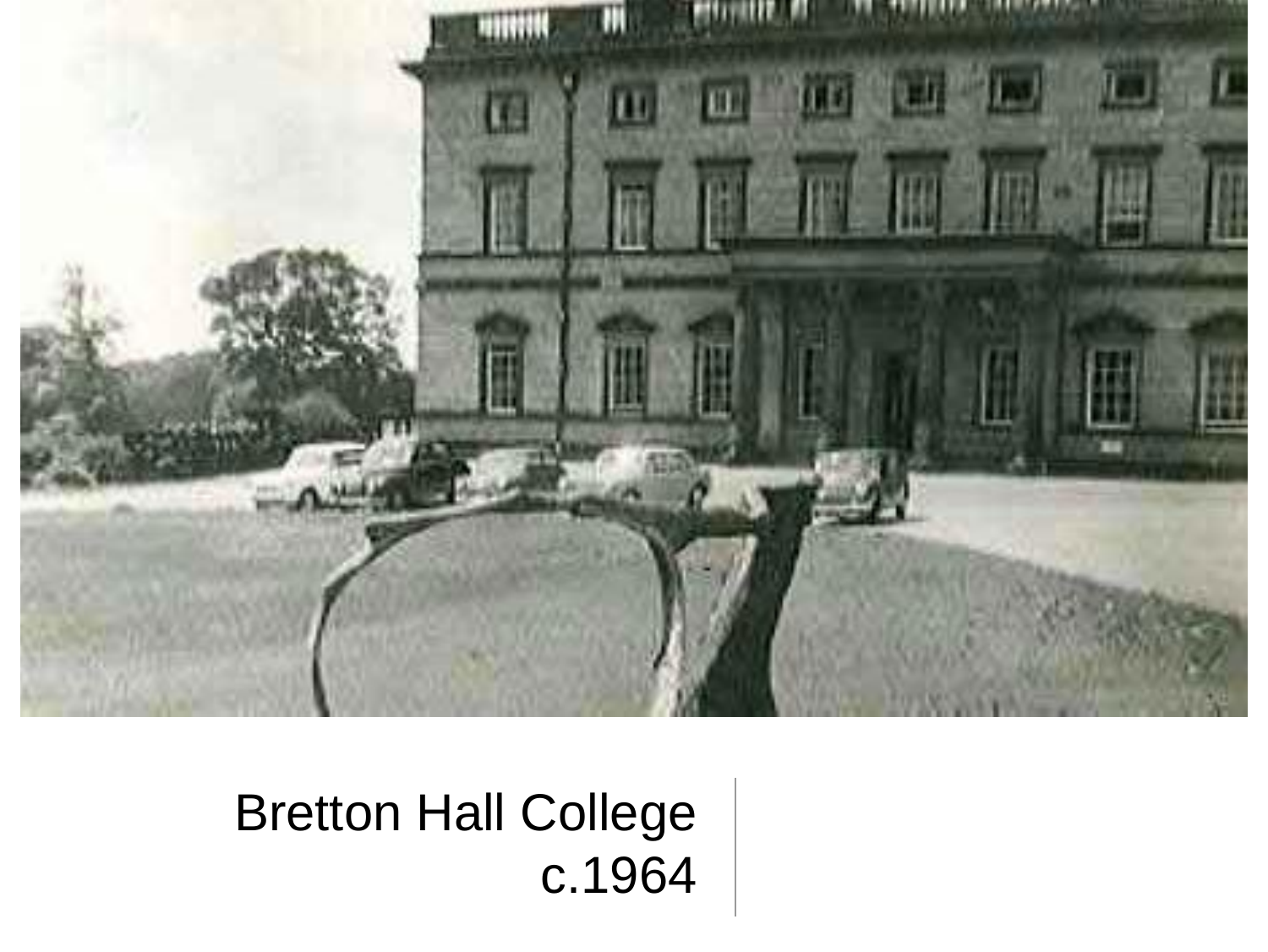## Methodology: Template Analysis>Thematic Analysis

- 12 Participants were identified through Snowballing.
- 6 Teacher Trainers from Bretton Hall College
- 3 West Riding Education Authority Staff (who knew Sir Alec Clegg)
- 3 sons of Sir Alec Clegg
- \*Sir David Attenborough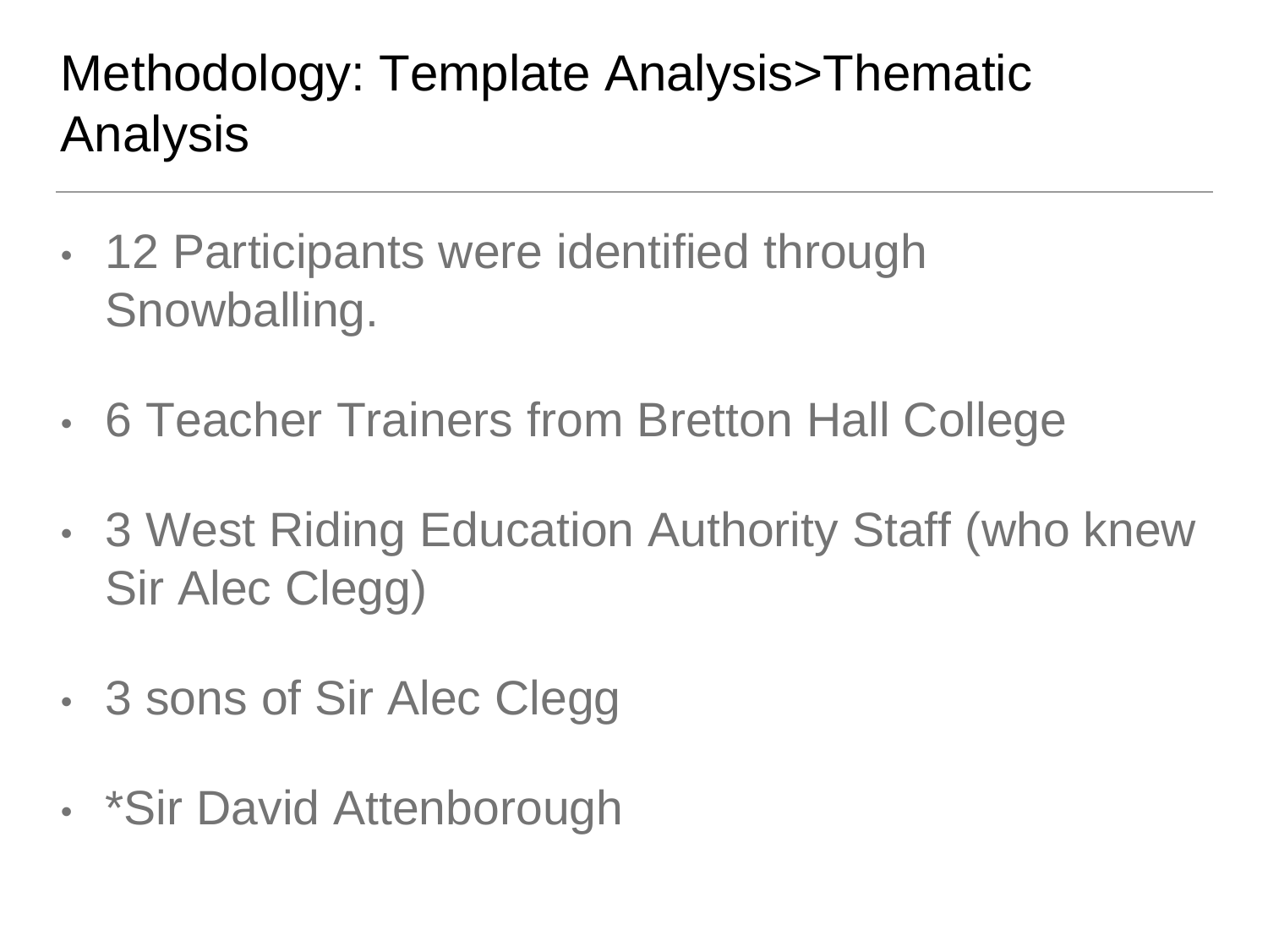#### Methodology: Research Framework

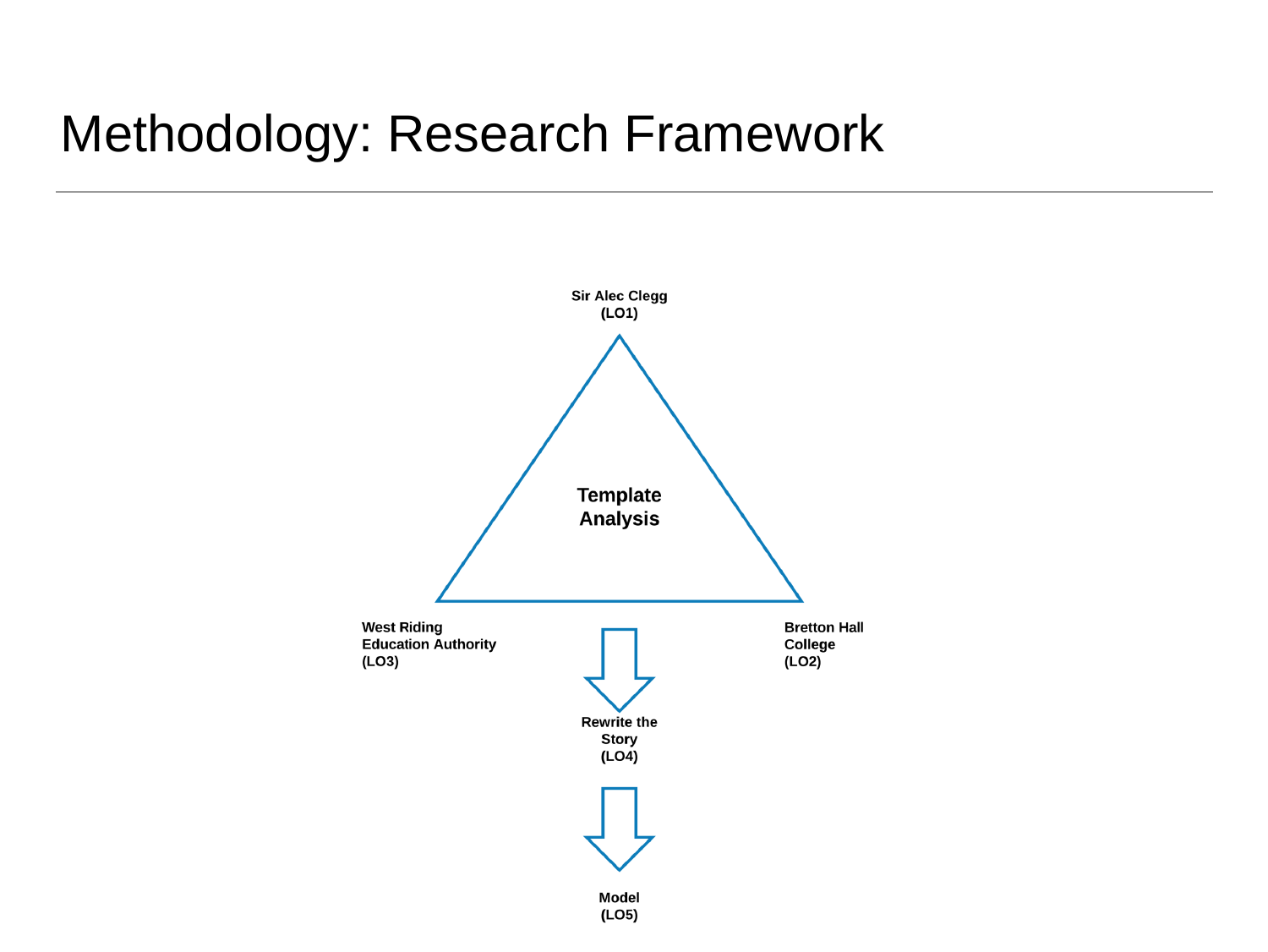### Triangulation: Example

| <b>Template Analysis</b> | <b>Thematic Analysis</b> | <b>Labov Framework</b> |
|--------------------------|--------------------------|------------------------|
| <b>In Vivo Words</b>     | <b>Narrative Themes</b>  |                        |
| Policy                   | Magnet                   | <b>Abstract</b>        |
| Influence                | <b>Environment</b>       | Orientation            |
| Leadership               | Humour                   | Complication           |
| Culture                  | Equal                    | Complication           |
| <b>Educational Model</b> | Confidence               | Complication           |
|                          | <b>Belonging</b>         | Evaluation             |
|                          | Valued                   | <b>Resolution</b>      |
|                          | Loyal                    | <b>Resolution</b>      |
|                          | <b>Influence</b>         | Coda                   |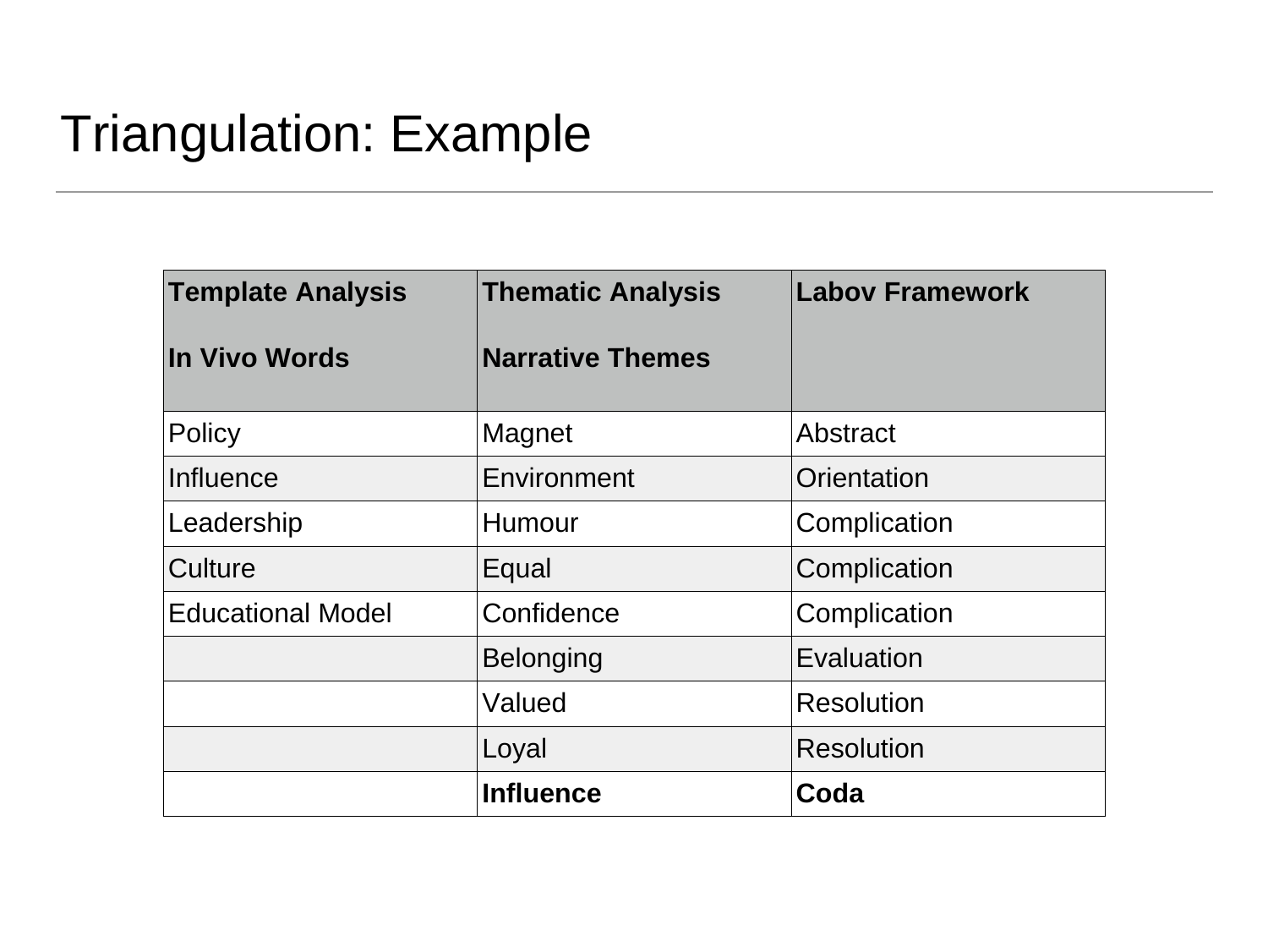## Findings

- Implicit Policy
- Storied Lives
- Belonging
- Resilience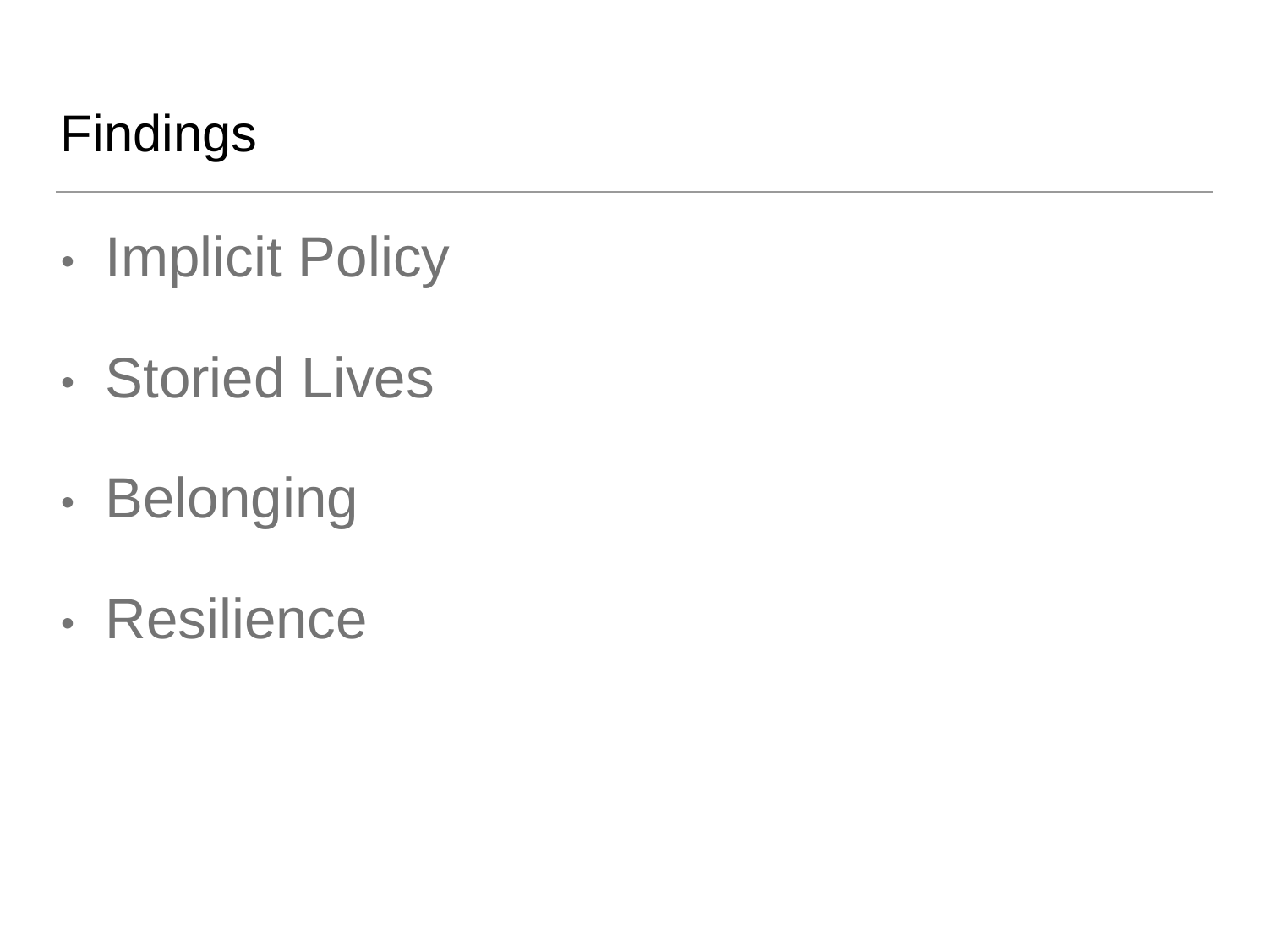#### Findings & Discussion

| <b>Implicit Policy</b>                 | <b>Conflict</b>                                                                                        | <b>Imposed Policy</b>                                                 |
|----------------------------------------|--------------------------------------------------------------------------------------------------------|-----------------------------------------------------------------------|
| <b>Partnership</b>                     |                                                                                                        | <b>Culture of Fear</b>                                                |
| Impact                                 | <b>Metrics, New Provision</b>                                                                          | HE & Research Bill<br><b>TEF - White Paper</b>                        |
| <b>Belonging</b>                       | Learning Community, Social<br>Impact                                                                   | <b>NSS</b>                                                            |
| Community                              | <b>Student Voice (NSS), Civic</b><br>Agenda, Collaboration                                             | TEF, NSS, OfS                                                         |
| <b>Resilience</b>                      | <b>Autonomy, Social Mobility</b>                                                                       | HE & Research Bill<br><b>Brexit</b><br>Industrial strategy            |
| Believing in learning                  | Community of Learning,<br>Education through Arts,                                                      | <b>EBAC Subjects (Priority)</b>                                       |
| Influence<br>Agents of change          | Empowerment, Frustration,<br>Champion, Agents of Change                                                | HE & Research Bill<br><b>TEF - White Paper</b><br>Industrial strategy |
| Transformational power of<br>education | All learners reach their<br>potential, Work Placement<br>(Vocational Agenda) Two Tier<br><b>System</b> | NSS, TEF, Budget                                                      |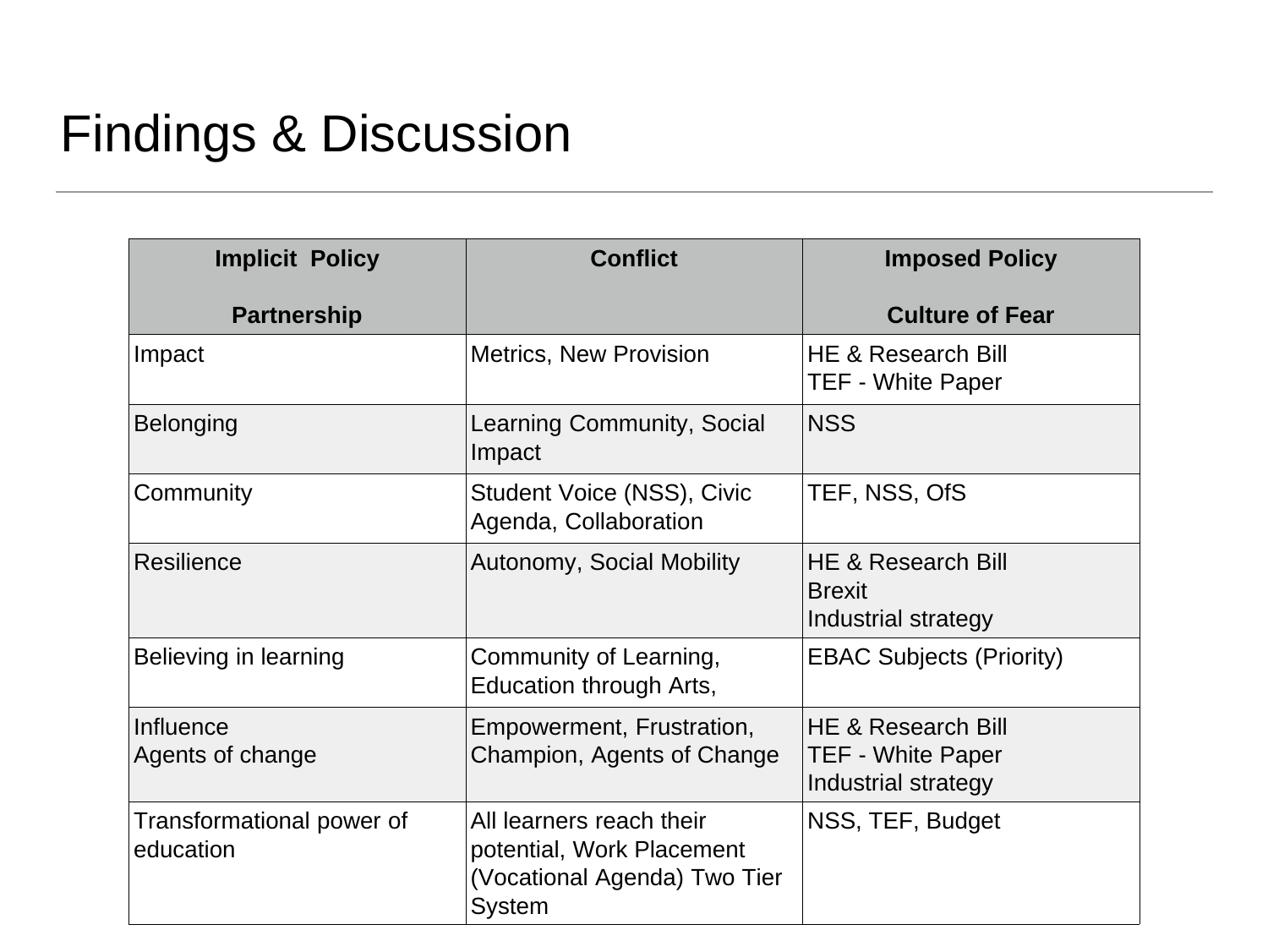#### Questions / Comments

Exploring Territories: The Changing Landscape of Art and Design Higher Education **Navigations** 

Allie Mills [Allieworkinghard@aol.com]